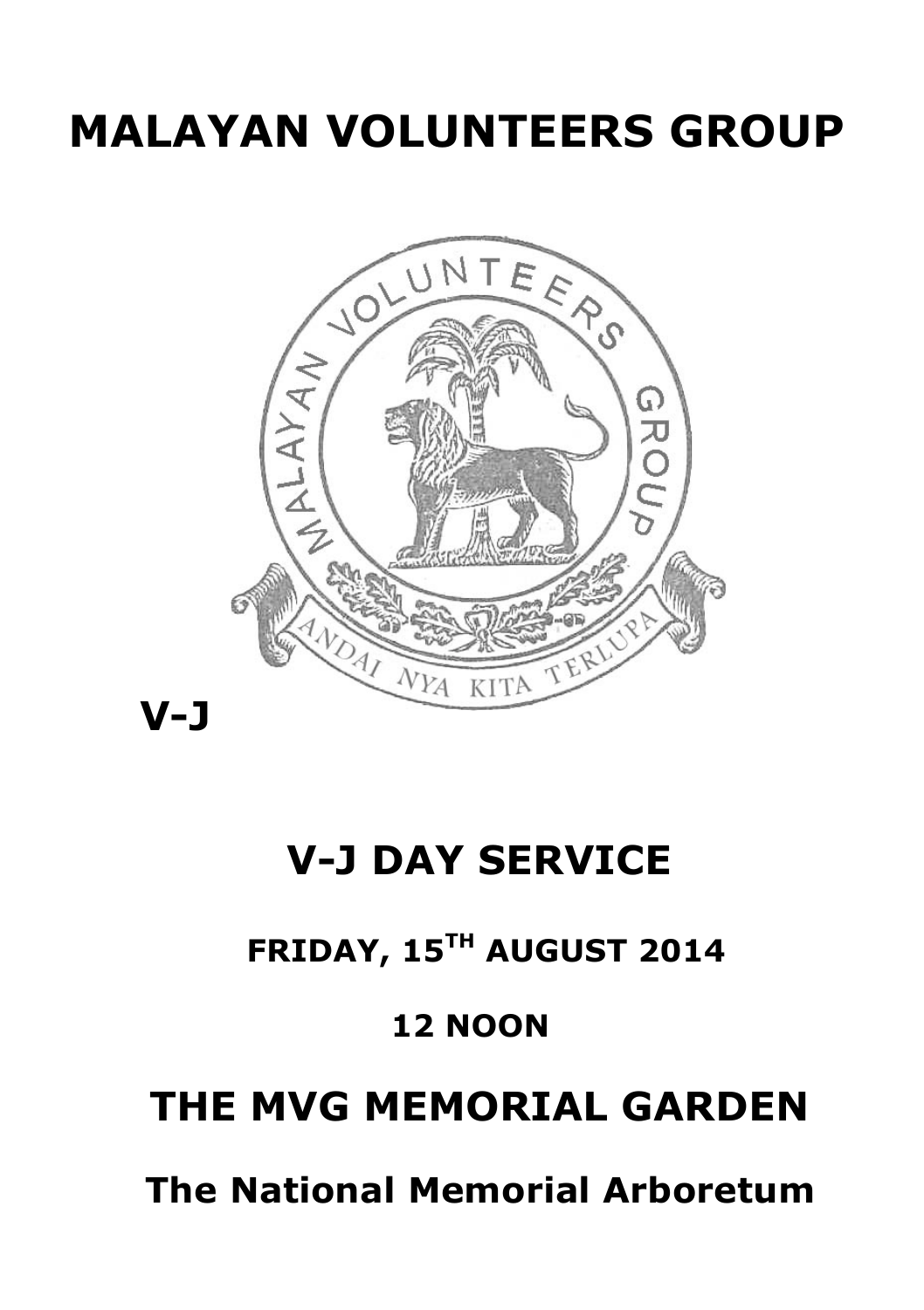#### **WELCOMING REMARKS**

#### **WREATH LAYING 2 MINUTES SILENCE**

#### **"ABIDE WITH ME" SATB arrangement by Lisa Ho Dedicated to the Malayan Volunteers of WW1 & 2**

Abide with me; fast falls the eventide; The darkness deepens; Lord, with me abide! When other helpers fail, and comforts flee, Help of the helpless, O abide with me.

Swift to its close ebbs out life's little day; Earth's joys grow dim, its glories pass away; Change and decay in all around I see; O Thou who changest not, abide with me.

I need Thy presence every passing hour; What but Thy grace can foil the tempter's power? Who like Thyself my guide and stay can be? Through cloud and sunshine, O abide with me.

#### **A READING FROM SCRIPTURE**

Psalm 102 Vs: 1 - 12

#### **"A SOLDIER'S SONNET" By John Jarman of the 51st Highland Division**

We do not ask that fate shall mitigate Whatever hardships we may have to bear. Nor that we shall not suffer in our share, Or more, whatever come of wounds and hate: We do not ask for any recompense Nor for remembrance in the triumph-day. Our youth is wasted in its own defence; Not all your laurels can restore to us The years that are taken away With every untouched promise that they bore. Only we pray that when the guns cease fire We may return, and not find all things changed. That then in answer to our heart's desire We find love waiting, that we feared estranged.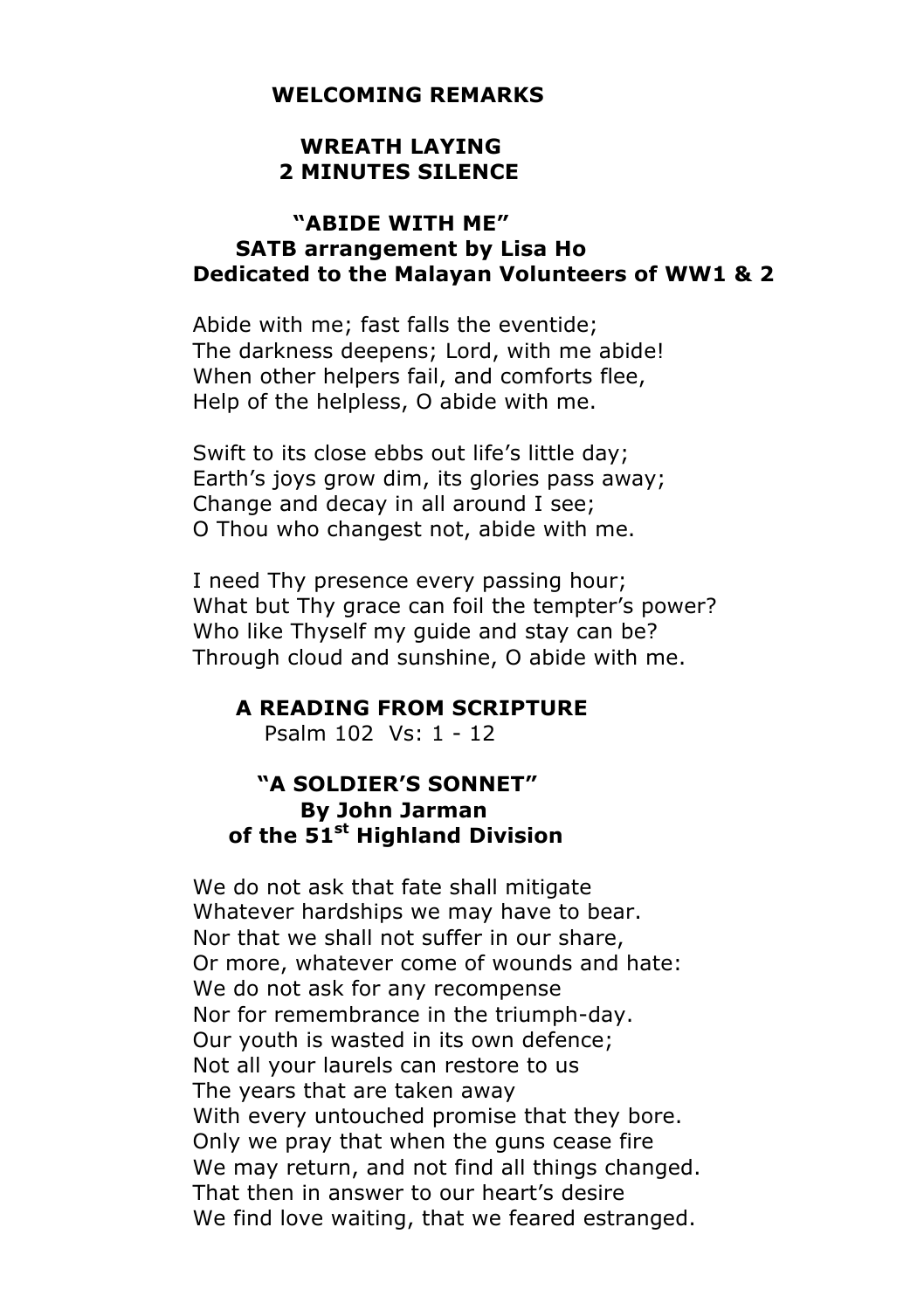#### **READING FROM "DOWN TO BEDROCK" The Diary and Secret Notes of Eric Cordingley FEPOW Chaplain – 18th Division PRAYERS THE LORD'S PRAYER**

#### **READINGS FROM "PRIEST IN PRISON" by John Hayter & "SURVIVING TENKO" by Penny Starns**

#### **"THE CAPTIVES' HYMN" By Margaret Dryburgh**

Father, in captivity We would lift our prayer to Thee, Keep us ever in Thy love, Grant us daily we may prove Those who place their trust in Thee More than conquerors may be.

Give us patience to endure, Keep our hearts serene and pure, Grant us courage, charity, Greater faith, humility, Readiness to own Thy will, Be we free, or captive still.

For our country we would pray, In this hour be Thou her stay, Pride and selfishness forgive, Teach her by Thy laws to live, By Thy grace may all men see That true greatness comes from Thee.

For our loved ones we would pray, Be their Guardian night and day, From all danger keep them free, Banish all anxiety. May they trust us to Thy care, Know that Thou our pains dost share.

May the day of freedom dawn, Peace and Justice be reborn. Grant that nations, loving Thee, O'er the world may brothers be, Cleansed by suffering, know rebirth, See Thy Kingdom come on earth.